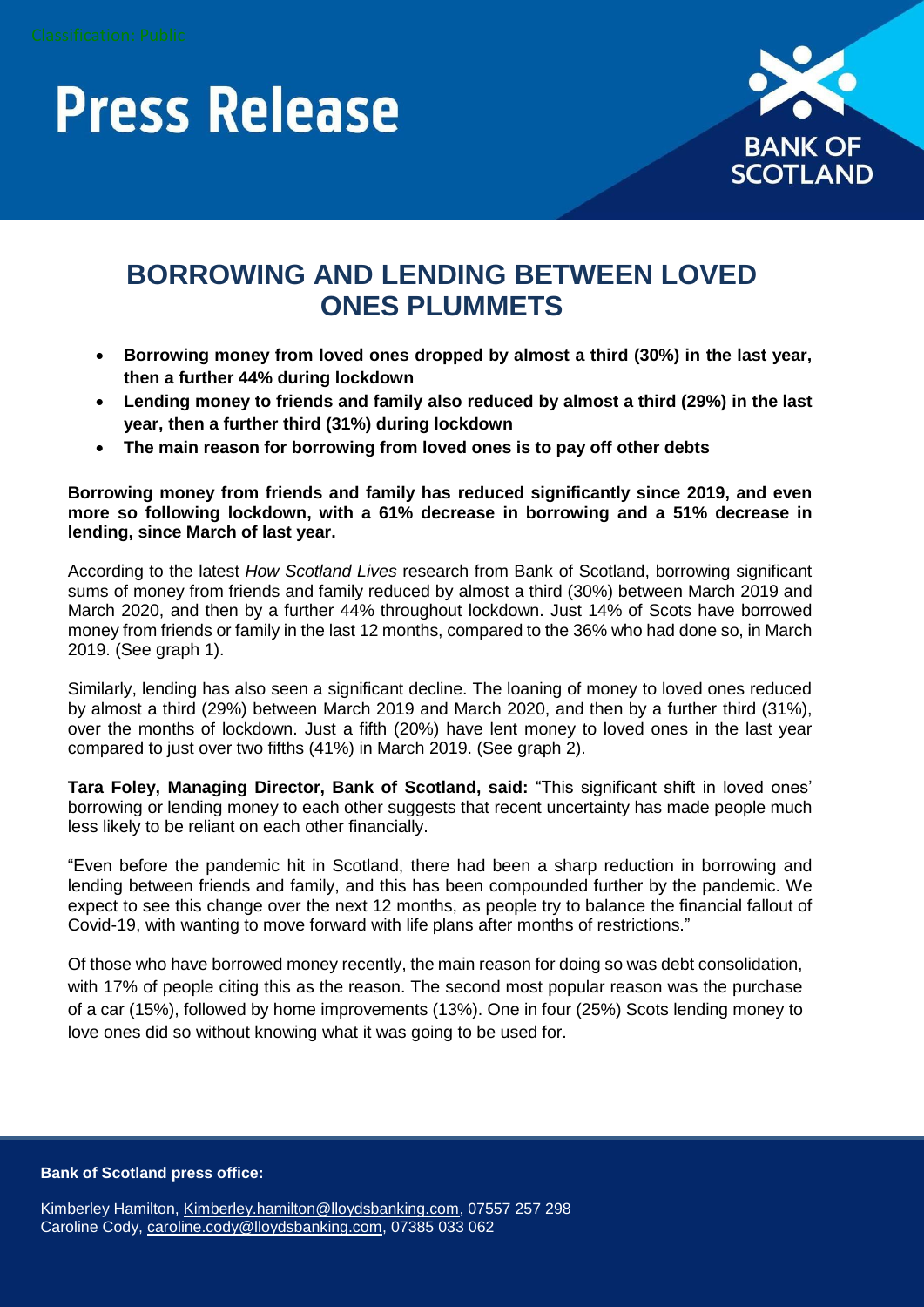# **Press Release**



More than half of Scots (53%) who have borrowed money feel unhappy about doing so as they would have liked to provide for themselves and around a quarter (26%) say they feel comfortable borrowing money from family.

Family and friends who have been lending money are much less likely to be happy about doing so, with just 49% saying they were pleased to be able to help someone out, compared to 58% in 2019, and fewer people expect to be paid back than in 2019 (44% vs 46%).

#### **Regional variations**

Those in the Highlands and Islands are least likely to borrow money from friends and family, with just one in 10 (10%), having done so in the last 12 months. This is also the greatest reduction in borrowing, down 63% since 2019. Those from the Lothians are the most likely to borrow from loved ones, with 15% having done so in the last year, down from 41% in 2019.

#### **ENDS**

#### **Notes to editors:**

#### **Graph 1: Percentage of Scots who have borrowed money from friends and family in the last year**



#### **Bank of Scotland press office:**

Kimberley Hamilton, [Kimberley.hamilton@lloydsbanking.com,](mailto:Kimberley.hamilton@lloydsbanking.com) 07557 257 298 Caroline Cody, [caroline.cody@lloydsbanking.com,](mailto:caroline.cody@lloydsbanking.com) 07385 033 062